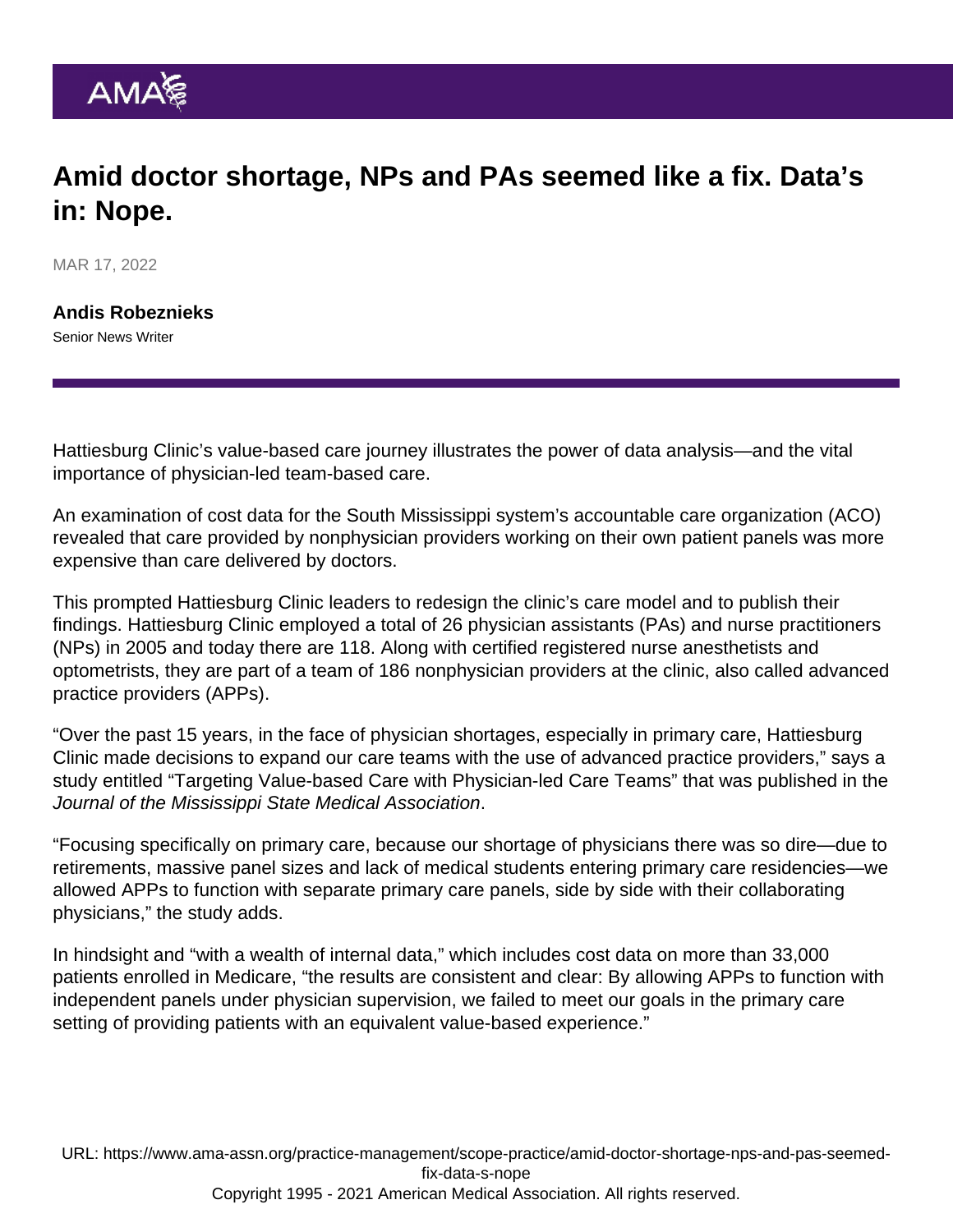A private multispecialty clinic with more than 300 physicians, Hattiesburg Clinic is a member of the [AMA Health System Program.](https://www.ama-assn.org/amaone/ama-health-system-engagement-program) Its ACO was ranked first in quality in its cohort in 2016 and 2017, amongst a total of 471 other participants, and has been recognized by the Centers for Medicare & Medicaid Services (CMS) for delivering high-quality care at a low cost.

The 2017–2019 CMS cost data on Medicare patients without end-stage renal disease and who were not in a nursing home showed that per-member, per-month spending was \$43 higher for patients whose primary health professional was a nonphysician instead of a doctor. This could translate to \$10.3 million more in spending annually if all patients were followed by APPs, says the analysis. When risk-adjusted for patient complexity, the difference was \$119 per member, per month, or \$28.5 million annually.

## Data analysis sparks system changes

"We didn't set out to do a scientific study per se. This was really an observational experience that used data to help us drive decision-making going forward," said internist Bryan N. Batson, MD, a co-author of the study and CEO of Hattiesburg Clinic.

"This was us looking in the mirror to say: As we're becoming more advanced in value-based care, how do we do it better?" Dr. Batson added.

After receiving the first CMS reports on care costs, the original intent was to identify the highest-cost physicians and work with them to cut spending.

"When we got the claims data for the first time, one of the first things we did was to look at who our highest-cost providers were" Dr. Batson said. "We were a little bit surprised at how stark the differences were, at the most-costly end of the spectrum between physicians and advance practice providers."

"We dug a little further and used risk-adjustment analyses. It appears that the additional costs had to do with a combination of several factors that included more ordering of tests, more referrals to specialists, and more emergency department utilization," he added.

Nephrologist John M. Fitzpatrick, MD, president of Hattiesburg Clinic and another co-author of the study, said "four of the five top highest-cost providers were nurse practitioners." That finding "prompted us to really analyze the whole population and, ultimately, led to the findings in the paper."

In fact, patients who saw a nondoctor as their primary care provider (PCP) had higher rates of ED use than patients without a PCP.

URL: [https://www.ama-assn.org/practice-management/scope-practice/amid-doctor-shortage-nps-and-pas-seemed](https://www.ama-assn.org/practice-management/scope-practice/amid-doctor-shortage-nps-and-pas-seemed-fix-data-s-nope)[fix-data-s-nope](https://www.ama-assn.org/practice-management/scope-practice/amid-doctor-shortage-nps-and-pas-seemed-fix-data-s-nope)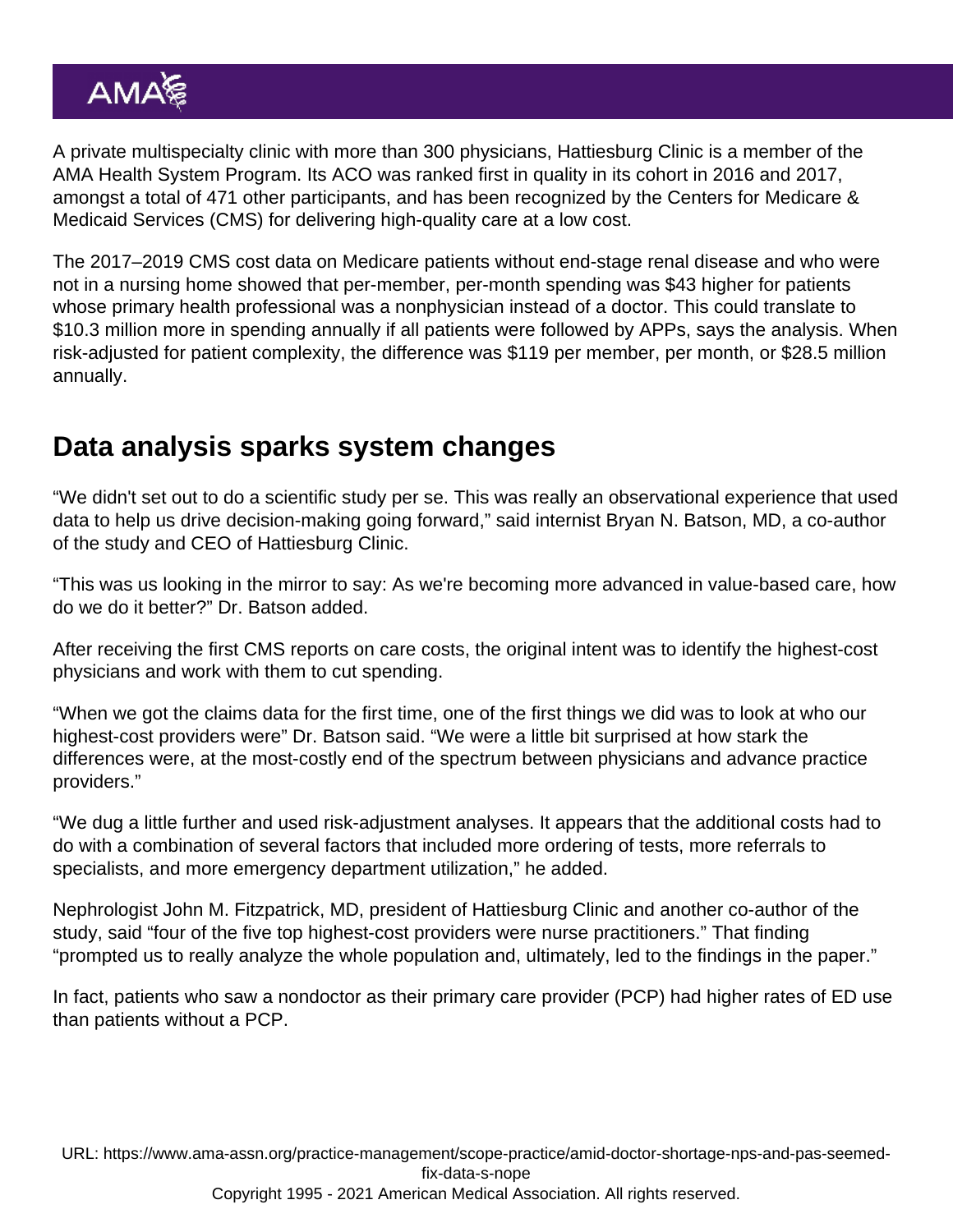The data also showed that physicians performed better on nine of 10 quality measures, with doubledigit differences in flu and pneumococcal vaccination rates.

"This was surprising, as these are typically considered 'process' measures that can be adequately handled by nonphysician staff," the study says.

Physicians also had higher average patient-satisfaction scores across six domains measured by Press Ganey.

Drs. Batson and Fitzpatrick praised NPs and PAs as invaluable members of the Hattiesburg care team without whom thousands of patients would go without care.

"However, based on a wealth of information and experiences with them functioning in collaborative relationships with physicians, we believe very strongly that nurse practitioners and physician assistants should not function independently," the study says.

Fueled by the data, leaders at Hattiesburg Clinic redesigned its care model so that a doctor is the PCP all patients see and that no one sees a nonphysician exclusively.

"We had a one-year transition period leading up to that, so that the nurse practitioners could tell their patients that beginning Jan. 1, 2021, you're going to have alternating visits with me and my supervising physician, but your PCP will officially be the physician," Dr. Batson said.

"I give great credit to the nurse practitioners and PAs who work in our organization—almost all of them were very much supportive of this change in the model and have adapted and helped educate the patients on why we were making these changes. They continue to be great team players, and we are very thankful to them," he added.

More robust use of telemedicine has also helped with implementation of the new care-team model.

"It really changes the way that we're able to deliver health care in a rural setting—in a positive way—such that a clinic may be able to be staffed some days with an APP, some days with a physician, but in those days that the APP is the lead there, there's the availability of telemedicine to support more advanced health care delivery," Dr. Batson said.

Patients deserve care led by physicians—the most highly educated, trained and skilled health care professionals. Through research, advocacy and education, the [AMA vigorously defends the practice of](https://www.ama-assn.org/practice-management/scope-practice/ama-successfully-fights-scope-practice-expansions-threaten) [medicine against scope-of-practice expansions](https://www.ama-assn.org/practice-management/scope-practice/ama-successfully-fights-scope-practice-expansions-threaten) that threaten patient safety.

## Other ways data may have an impact

URL: [https://www.ama-assn.org/practice-management/scope-practice/amid-doctor-shortage-nps-and-pas-seemed](https://www.ama-assn.org/practice-management/scope-practice/amid-doctor-shortage-nps-and-pas-seemed-fix-data-s-nope)[fix-data-s-nope](https://www.ama-assn.org/practice-management/scope-practice/amid-doctor-shortage-nps-and-pas-seemed-fix-data-s-nope)